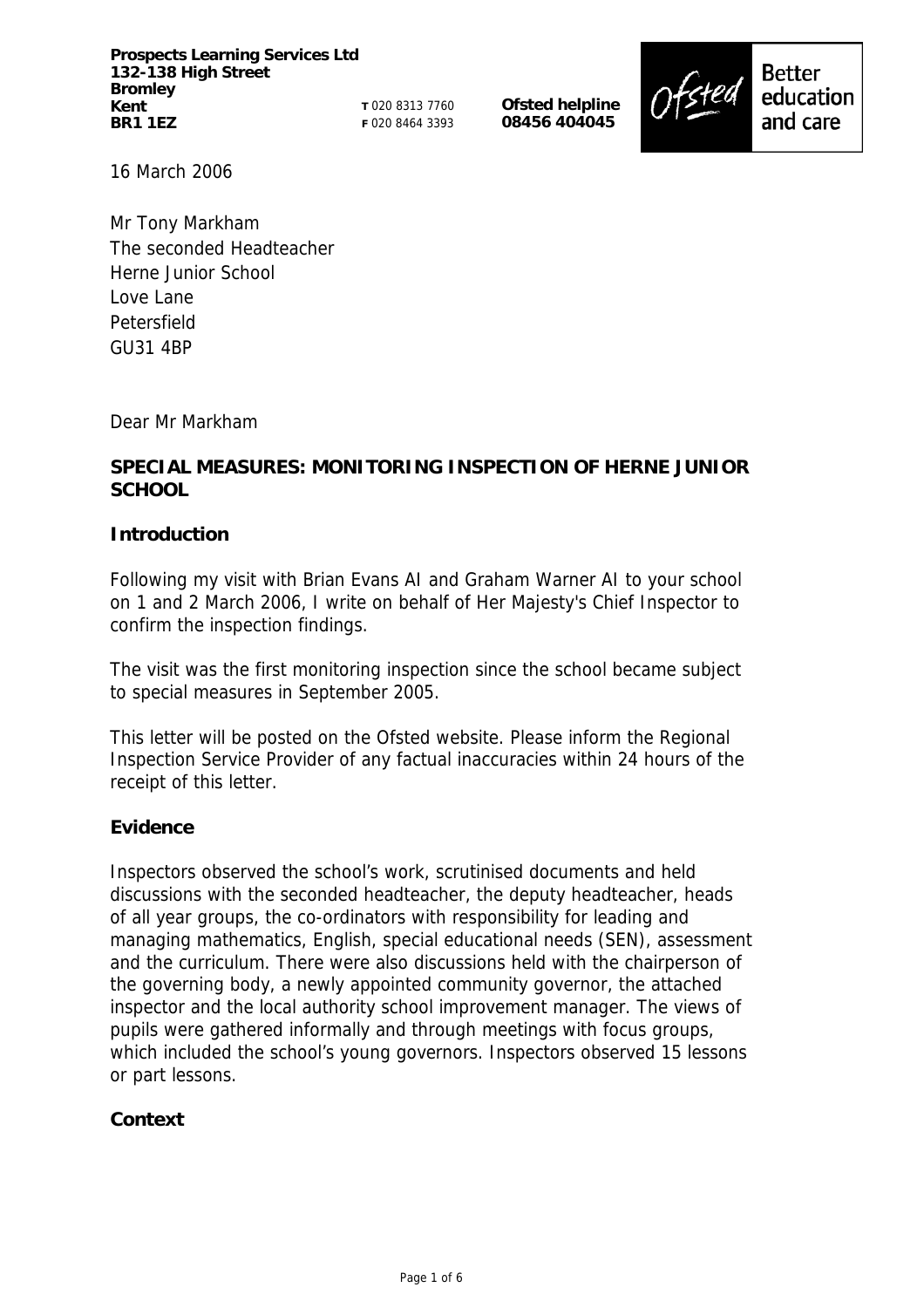

Until the temporary appointment of a seconded headteacher in January 2006 the school experienced unsettling turbulence due to leadership issues. The substantive headteacher became absent from the school from October 17<sup>th</sup> 2005 and continues to be absent. The seconded headteacher began working in the school on January  $3<sup>rd</sup>$  2006. He was appointed initially to provide support and leadership for the school until Easter. However, this period has been extended to the end of the summer term. The governing body has undergone significant changes since the last inspection. There is a new chairperson and the governing body has been reconstituted with new committees and a 50 per cent turnover of its membership.

# **Achievement and standards**

When pupils enter the school in Year 3 overall levels of attainment are above average. The progress that pupils make as they move through the school remains inconsistent. Expectations of what pupils can achieve in English and mathematics is variable and often too low especially further down the school. However, in Year 6 the high expectation of what pupils can achieve contributes to a good level of challenge. Nevertheless pupils in Year 6 are currently unlikely to meet the 2006 targets for English and mathematics.

The school has not made sufficient progress in improving the use of targets to measure the value added to pupils' progress year on year. The work done in collecting data has helped the school to understand the outcomes of the last inspection. Although the school is beginning to make better use of data this is still very much in the early stages of development. There is limited knowledge of national expectations amongst some of the staff and insufficient effective use of targets to help raise standards throughout the school. A few teachers are making good use of helpful targets in pupils' books. However, the lack of consistency in approach is reducing the impact of this strategy.

There has been a lack of cohesion in the advice given to the school and this has further hampered the school in developing an understanding of how targets can usefully impact on raising achievement.

Progress on the areas for improvement identified by the inspection in September 2005:

> Make sure that targets for improvement are easily measurable and checked for their effectiveness in enhancing pupils' progress - inadequate progress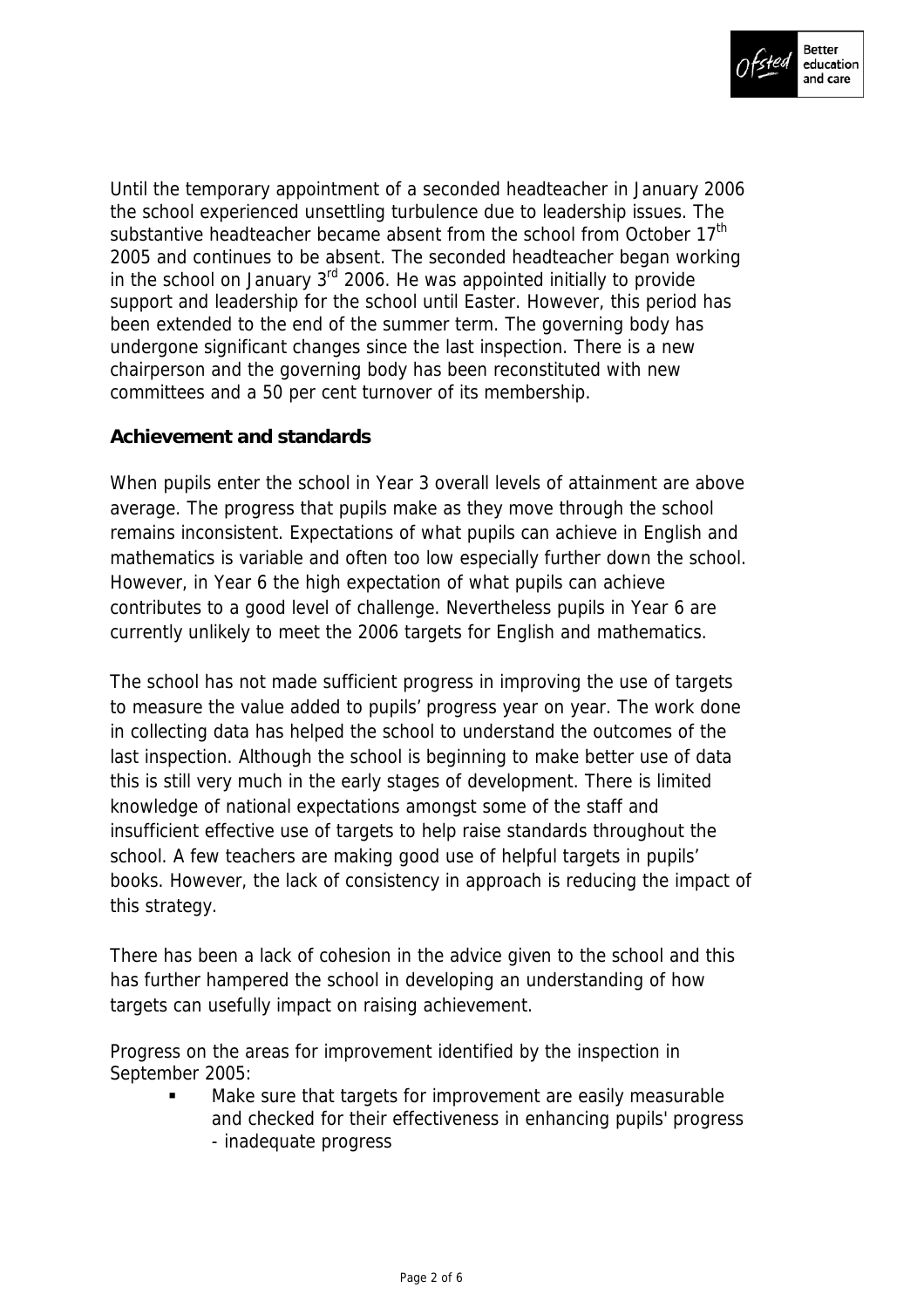

# **Personal development and well-being**

The school has successfully sustained the good levels of provision for pupils' personal development and well being despite the school's need to pay focused attention to other matters. The Young Governors group of pupils, who represent all year groups meet at regular intervals, make decisions jointly with staff and see positive outcomes to their work. This is contributing to pupils' good understanding about citizenship.

The use of young and adult listeners to support pupils' with difficulties further enhances pupils' sense of well being. Pupils demonstrate a good understanding of the need to eat healthily and many enjoy the opportunity of budgeting for their meals at lunchtime.

While pupils enjoy the majority of lessons they would welcome more opportunities to undertake investigative activities and would appreciate some additional challenge.

Attendance and punctuality are good.

# **Quality of provision**

Of the 15 lessons observed, eight were judged to be good, four were satisfactory and three were judged to be inadequate. However, weaknesses were identified in too many of the lessons. In the best lessons teaching took account of the different ways in which pupils learn. Teachers used audio and visual aids effectively to captivate pupils' interests and to support their learning. These lessons were well structured and provided an appropriate sequence of activities, which built effectively on previous learning. This included effective use of cross-curricular links. For example, in a Year 6 lesson pupils used their ICT and literacy skills to research information on the Internet and produced an attractive fact sheet about the Houses of Parliament.

There were some common weaknesses in the least successful lessons. In these lessons the pace of learning was too slow. Teachers made insufficient use of strategies to engage and motivate pupils during lengthy introductions. Pupils were not encouraged to discuss and share ideas before answering teachers' questions and this reduced the confidence and ability of some pupils to respond. Furthermore the activities were not sufficiently well pitched to extend the learning of different ability groups.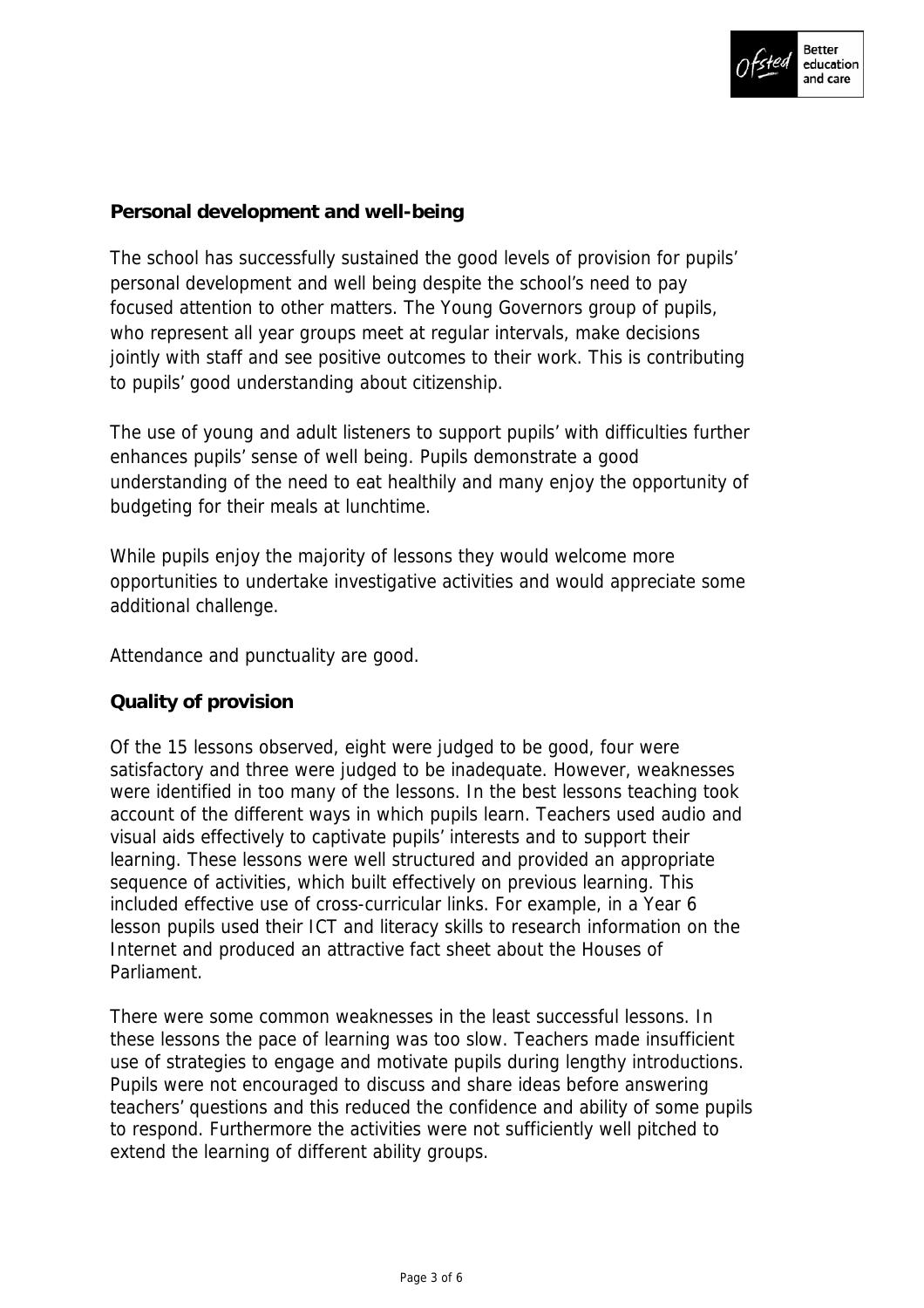

The mathematics and English co-ordinators have provided staff with some guidance about how to improve the quality of their planning. Where there are weaknesses within provision, the guidance from co-ordinators has not impacted sufficiently on teachers' ability to make effective use of time during lessons. Medium term planning in mathematics is inadequate. This is impacting negatively on the extent to which there is continuity and progression in the subject.

The overall quality of short term planning has improved and there are pockets of good practice in the school. However, there is not enough joint planning between teachers to ensure continuity in all year groups. Furthermore there is still insufficient use made of assessment information and evaluations to inform subsequent planning. As a result lesson plans do not take sufficient account of pupils' prior aptitudes and skills and the work does not match the range of learning needs sufficiently well.

Support for pupils with learning difficulties and disabilities remains satisfactory. The SEN co-ordinator provides staff with appropriate guidance. The learning support assistants observed during the inspection helped to ensure that pupils in their care made at least satisfactory progress.

Although there has been some progress in improving the quality of assessment in the school this is still largely underdeveloped. The overall quality of marking is weak, but there are examples of good practice particularly higher up the school. Where marking is good, comments provide praise as well as practical guidance to help pupils to improve. A good example was found in Year 6.

"Lovely complex sentences and language. Try to use connective phrases to link ideas in paragraphs."

Limited progress has been made in reviewing curriculum guidance in order to improve teachers' lesson planning and evaluation. The curriculum developments have not had sufficient impact on raising achievement through a focus on teaching and learning. However, all year groups now have a mathematics lesson each day.

Progress on the areas for improvement identified by the inspection in September 2005:

> Raise the quality of teaching, ensuring that teachers use assessment information accurately to provide work that meets pupils' differing needs especially in English and mathematics inadequate progress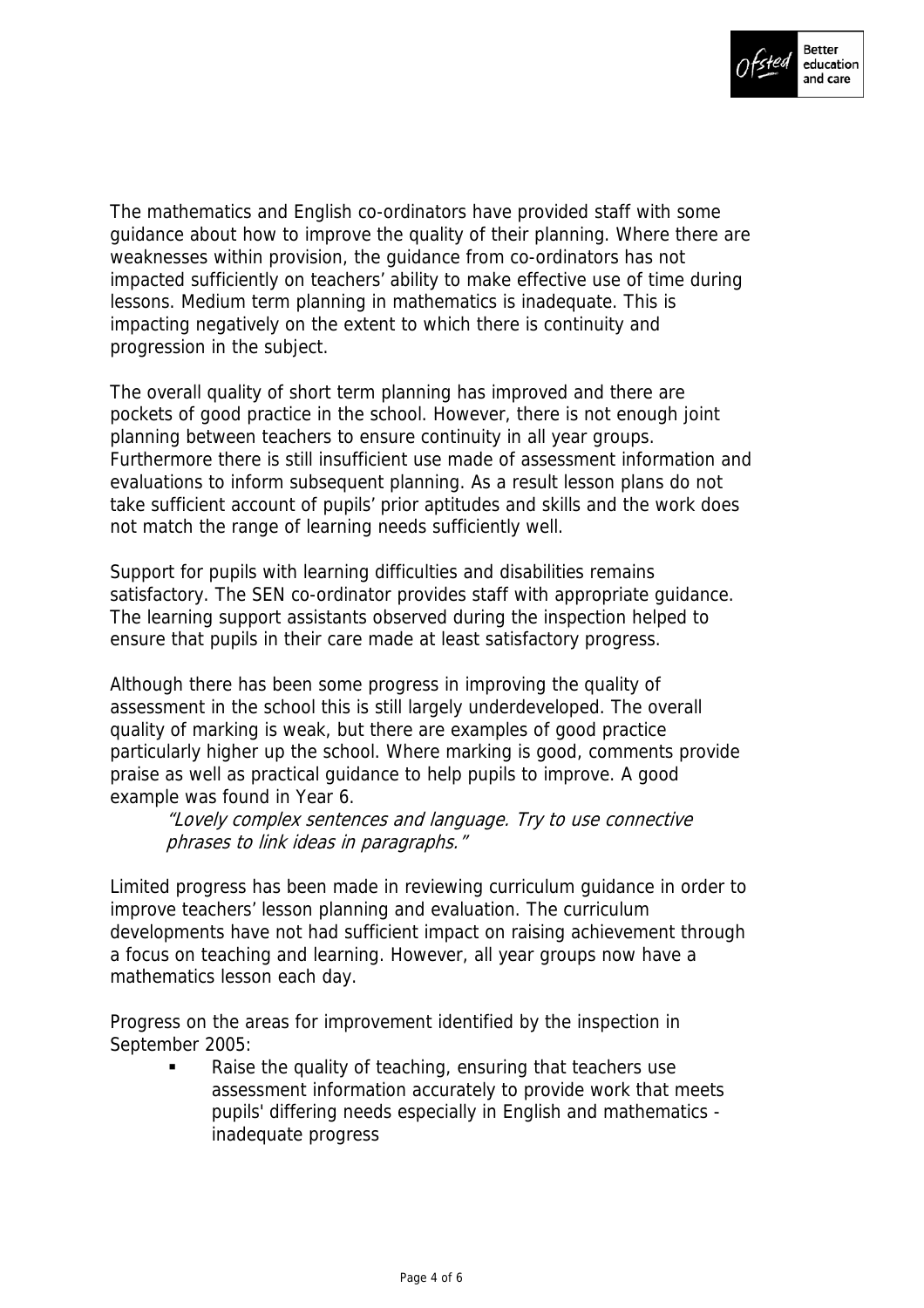

**EXECT:** Revise curriculum quidance to give teachers more help in planning and evaluating their lessons and to make better use of time - inadequate progress

#### **Leadership and management**

The progress in leadership and management has been very recent and mainly since the arrival of the seconded headteacher. His leadership is helping staff to work more effectively as a team. Up until the arrival of the seconded headteacher there had been insufficient monitoring of the quality of teaching and learning through lesson observations. These are now beginning to take place, which is helping staff to reaffirm their strengths and identify areas in need of improvement. However, lesson observations do not take sufficient account of standards or the impact of teaching on the progress made by pupils.

The English and mathematics co-ordinators have a better understanding of how they can contribute to the school improvement process. However, their roles as well as that of the curriculum and assessment co-ordinators and other key leaders are still underdeveloped. They have not received enough training or guidance in the past and have not yet had sufficient opportunity to influence the overall quality of teaching and learning. Co-ordinators produce subject action plans, but these do not include measurable success criteria in terms of outcomes for learners and have not been sufficiently well informed by rigorous evaluation.

There are currently insufficient systems in place for the school to evaluate correctly its own effectiveness. Although there has been some work towards updating the school improvement plan the school still does not have an improvement plan, which establishes a clear sense of direction. Nevertheless the seconded headteacher has produced a brief but useful, strategic overview with helpful timescales. This has contributed to staff and governors becoming more aware of the direction of the school. Regular updates to parents, staff, governors as well as to the LA are leading to a more open culture in the school.

The significant changes to the governing body since the last inspection have had a very positive impact on strengthening the quality of governance. Governors are now more aware of their legal responsibilities and are providing the school with an improved level of challenge. They are better informed of the school's strengths and weaknesses and have correctly identified the need for the school to review its staffing structure.